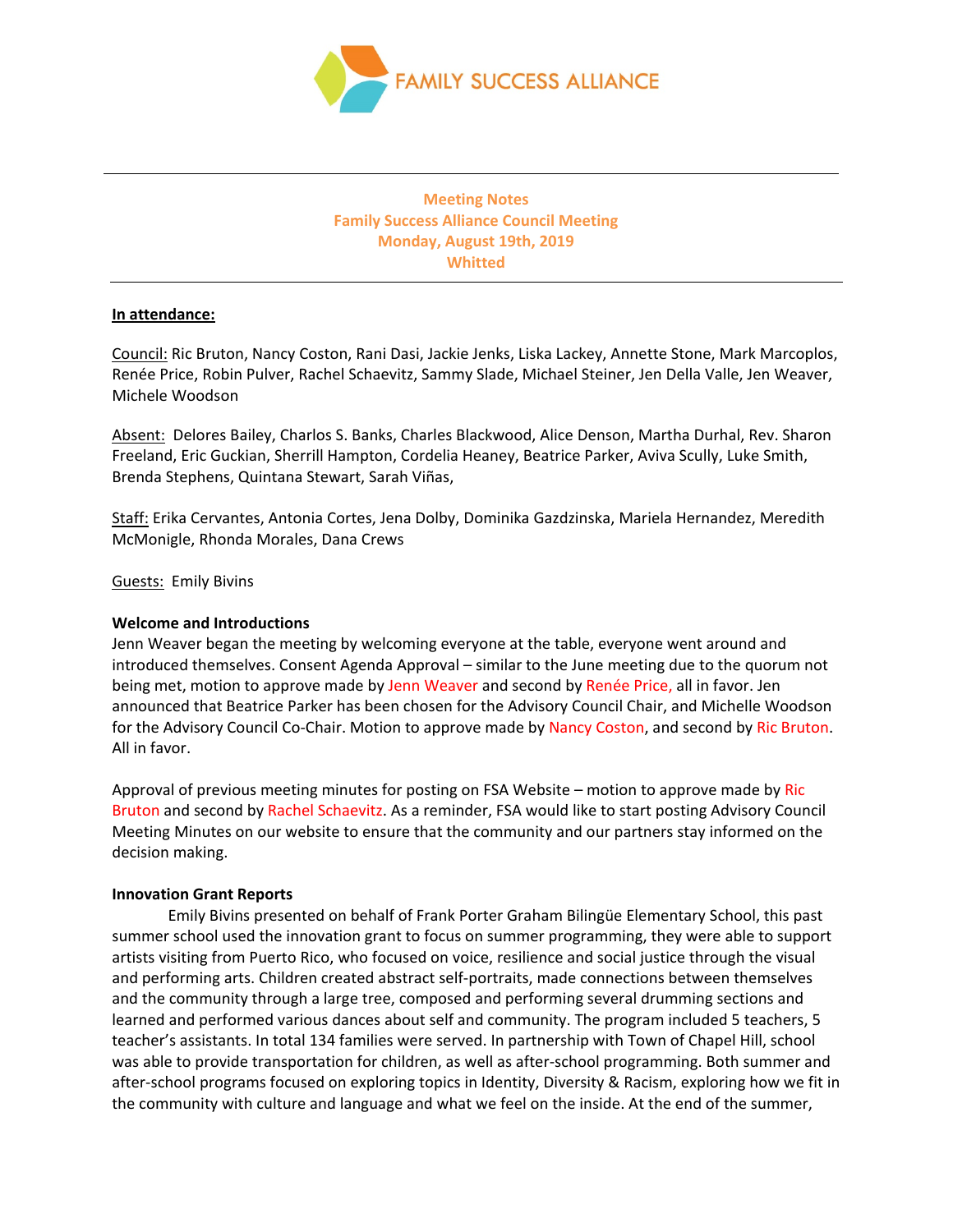

children created a public service announcement focusing on anti-racism, where students took an example of an historic event that happened and explained how that was wrong and how they would see things improve in the future.

#### Follow-up Question:

**Council:** Is there anything you learned from the camp that you will take back to the school year? **Presenter:** *Misconception about young children being too young and not being ready to talk about the race. That is not true, children at all ages are ready, you just need the right approach.* **Council:** What was the engagement like in different race groups among students? **Presenter:** *Engagement in students of color was high, we had a higher engagement rate during this summer camp, then we usually do during the school year and it was great* **Council:** What curriculum did you use or did you create your own? **Presenter:** We formed a group of several school administrators and teachers and created our own curriculum, we wanted to make sure that children are aware that no matter how do we look on the outside, on the inside we are all the same.

This is the first example, where a school took their summer camp grant and created their own curriculum for students. *At the next Advisory Council Meeting, we should have A.L Standback present their innovation grant report.*

## **Strategic Plan Implementation**

Phase I Expansion: serving families that live in zone but don't necessary attend zone schools – when FSA program started we had limited number of spots, so we only worked with families who live in the zones and attend zone schools. As we are planning to expand, we want to work with students in the whole zone, no matter what school they attend. We have roughly \$8,500 to provide to each school district for programs that schools can offer to FSA children, therefore it may be that students will attend other schools that may not necessarily get that extra funding.

# *How do you address the capacity issue?*

We are working on modifying Family Empower Model, we will be working with families based on high and low touch – depending on their need and the idea is that we will be able to rotate some of those families that are low-touch out. Additional assessment will be completed that will define which tier family fits in. Mariela stated that so far, she has done 16 of those assessments – she found out that 8 of her families are high-touch and 8 were low-touch, and out of those 8 low-touch families – 3 of them are very low touch that they are able to go on their own but they are mindful that they can call anytime if needed help. Mariela also mentioned that she supports her families, and makes sure they are aware of their due-dates and know what they need to do and where to go, so this whole new plan is helping them understand what their responsibilities are.

Renée Price wondered if FSA has done an estimate of what it would cost to expand the program into the whole county? Such estimate has not been completed. The Health Director, Quintana Stewart shares the vision of being able to serve families county-wide. However, it is one thing talking about the budget and another if the schools are not receptive of the program.